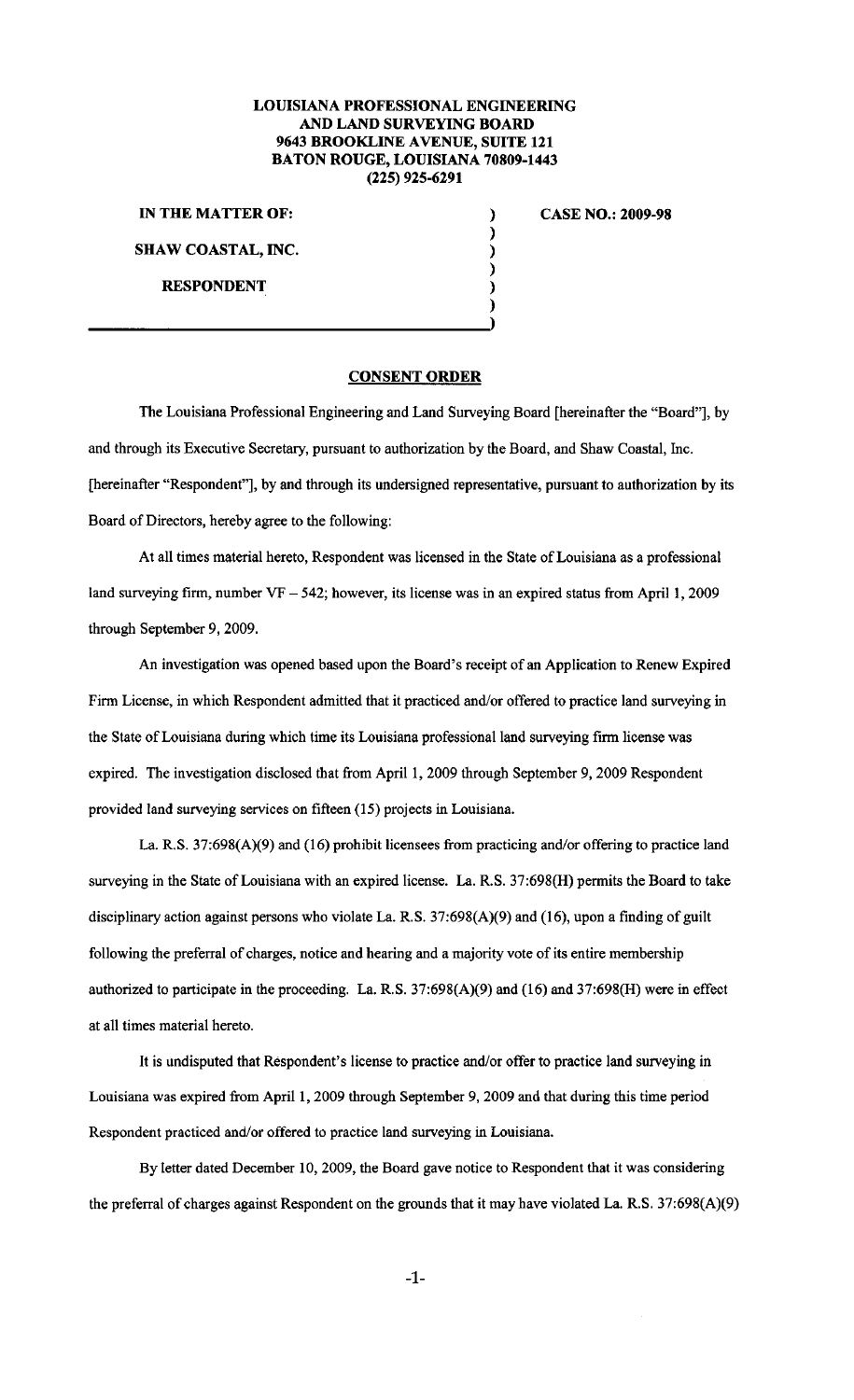and (16), relative to practicing and/or offering to practice land surveying in the State of Louisiana with an expired license.

Wishing to dispense with the need for further disciplinary action and to conclude the instant proceeding without further delay and expense, for the purpose of this proceeding only, Respondent and the Board do hereby enter into this Consent Order, in which Respondent of its own free will consents to the issuance of a Consent Order by the Board, wherein Respondent agrees to (a) pay a fine of five hundred (\$500.00) dollars, (b) pay administrative costs of two hundred fifteen and 93/100 (\$215.93) dollars, (c) have its supervising professional successfully complete the Board's online Louisiana Laws and Rules Examination and (d) the publishing of this Consent Order on the Board's website and a summary of this matter in the Board's official journal, the Louisiana Engineer and Surveyor Journal, and the reporting of this matter to the National Council of Examiners for Engineering and Surveying (NCEES), identifying Respondent by name.

Respondent pleads no contest to the alleged violations of the referenced statutes and/or rules regarding the practicing of and/or offering to practice land surveying in the State of Louisiana with an expired firm license. Respondent acknowledges awareness of said laws and/or rules and states that it will comply with all applicable laws and rules henceforth. Respondent has been advised of its right to be represented by counsel before the Board and/or to appear at any hearing personally or by counsel and present witnesses and evidence in its own behalf, and it hereby waives this right and its right to appeal; and it states affirmatively that it has been afforded all administrative remedies due it under the law.

Therefore, in consideration of the foregoing and by signing this Consent Order, Respondent does hereby waive its right to a hearing before the Board, to the presenting of evidence and witnesses in its behalf, to Findings of Fact and Conclusions of Law in this case, and to judicial review of this Consent Order.

Respondent hereby represents (a) that it fully understands the meaning and intent of this Consent Order, including but not limited to its final and binding effect, (b) that it has voluntarily entered into this Consent Order and that no other promise or agreement of any kind has been made to or with it by any person whatsoever to cause the execution of this instrument and (c) that the sanctions set forth in this Consent Order do not prevent the Board from taking further disciplinary or enforcement action against Respondent on matters not specifically addressed in this Consent Order.

WHEREFORE, the Louisiana Professional Engineering and Land Surveying Board and Respondent agree that: /

I. Respondent shall pay a fine of five hundred (\$500.00) dollars, which shall be tendered to the Board by certified check payable to the Board, due upon the signing of this Consent Order; and -2-